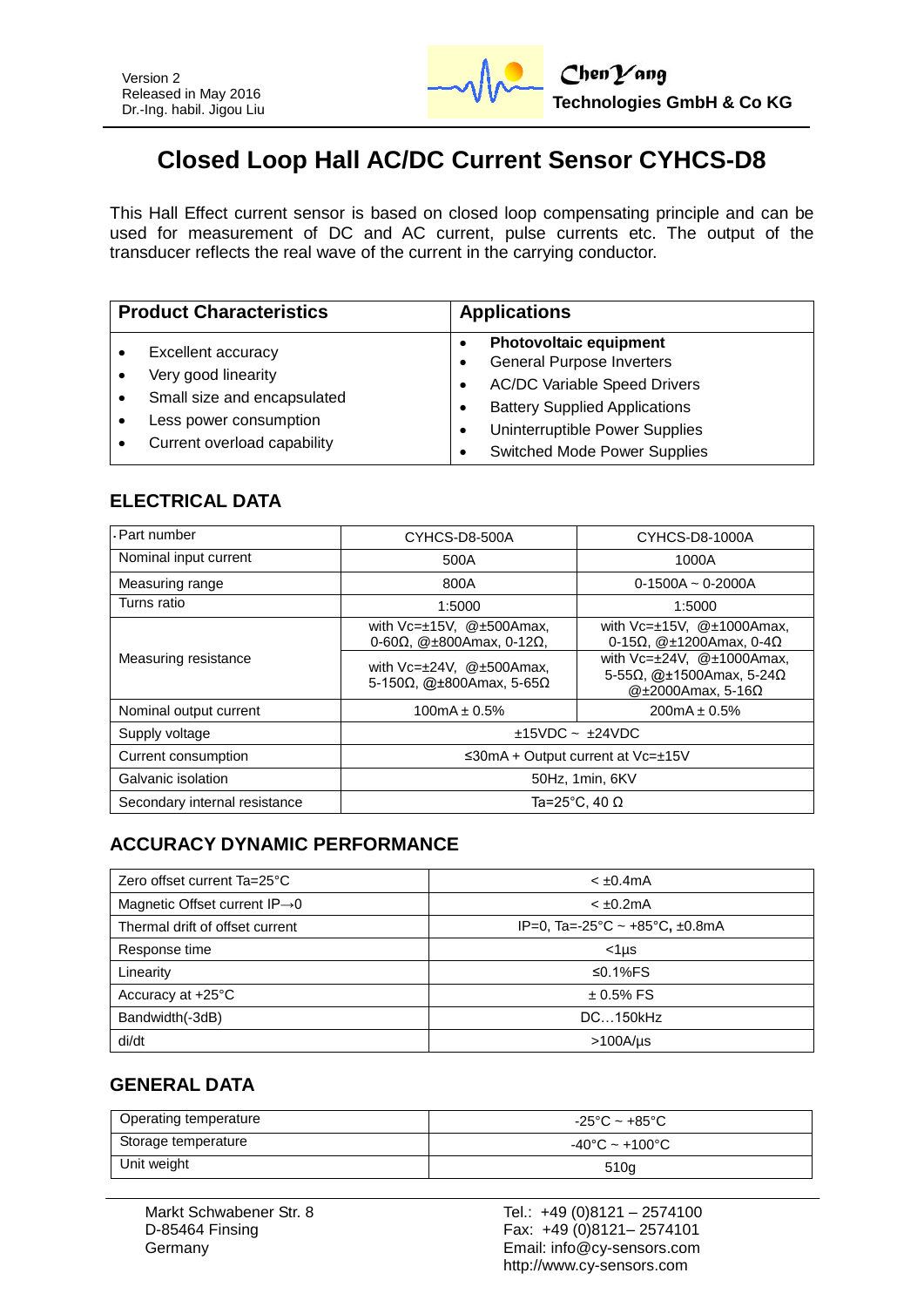

# **Dimensions (mm)**





 $100^{+0.3}$ 

î

 $24033$ 



Molex Connector: 5045-03A



ф

ø

결 ¥.



Markt Schwabener Str. 8 D-85464 Finsing **Germany**